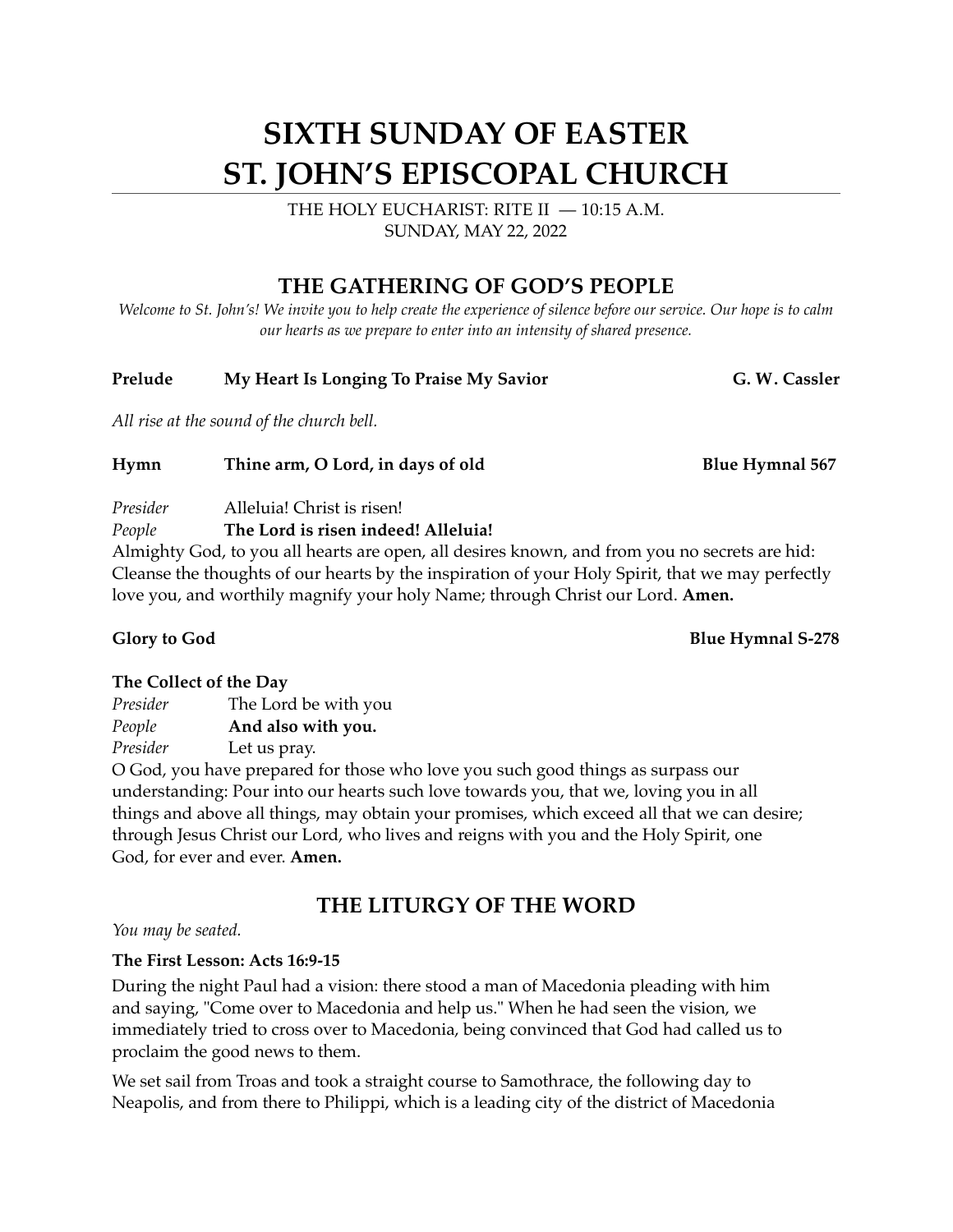and a Roman colony. We remained in this city for some days. On the sabbath day we went outside the gate by the river, where we supposed there was a place of prayer; and we sat down and spoke to the women who had gathered there. A certain woman named Lydia, a worshiper of God, was listening to us; she was from the city of Thyatira and a dealer in purple cloth. The Lord opened her heart to listen eagerly to what was said by Paul. When she and her household were baptized, she urged us, saying, "If you have judged me to be saying." faithful to the Lord, come and stay at my home." And she prevailed upon us.

Lector Hear what the Spirit is saying to God's people. People **Thanks be to God.** 

EASTER 6C PSALM 67





- 1 May God be merciful to us and bless us,  $*$ show us the light of his<sup>1</sup>counte<sup>1</sup>nance and<sup>1</sup>come to us.
- 2 Let your ways be known upon earth,  $*$ your saving health a mong all nations.
- 3 Let the peoples praise you, O'God; \*  $let^{\dagger}$ all the <sup>1</sup>peoples <sup>1</sup>praise you.  $\log_{10}$  May God be merciful to  $\log_{10}$ 
	- 4 Let the nations be glad and sing for joy, \* for you judge the peoples with equity and guide all the  $n = 1 + 1$  nations  $\frac{1}{2}$  upon  $\frac{1}{2}$  earth.
	- your saving <sup>1</sup>health <sup>a</sup> <sup>1</sup> mong all 1 nations.  $\int$ let all the peoples praise you. 5 Let the peoples praise you,  $O<sup>1</sup>God; *$
	- let <sup>1</sup>all the <sup>1</sup>peoples <sup>1</sup>praise you. may God, our 'own God, give us his blessing. 6 The earth has brought forth her increase; \*
	- for you judge the people with equity  $\mathcal{L}$ †7 May God <sup>1</sup>give us his 1blessing, \* and may all the ends of the  $|$ earth stand in awe of him.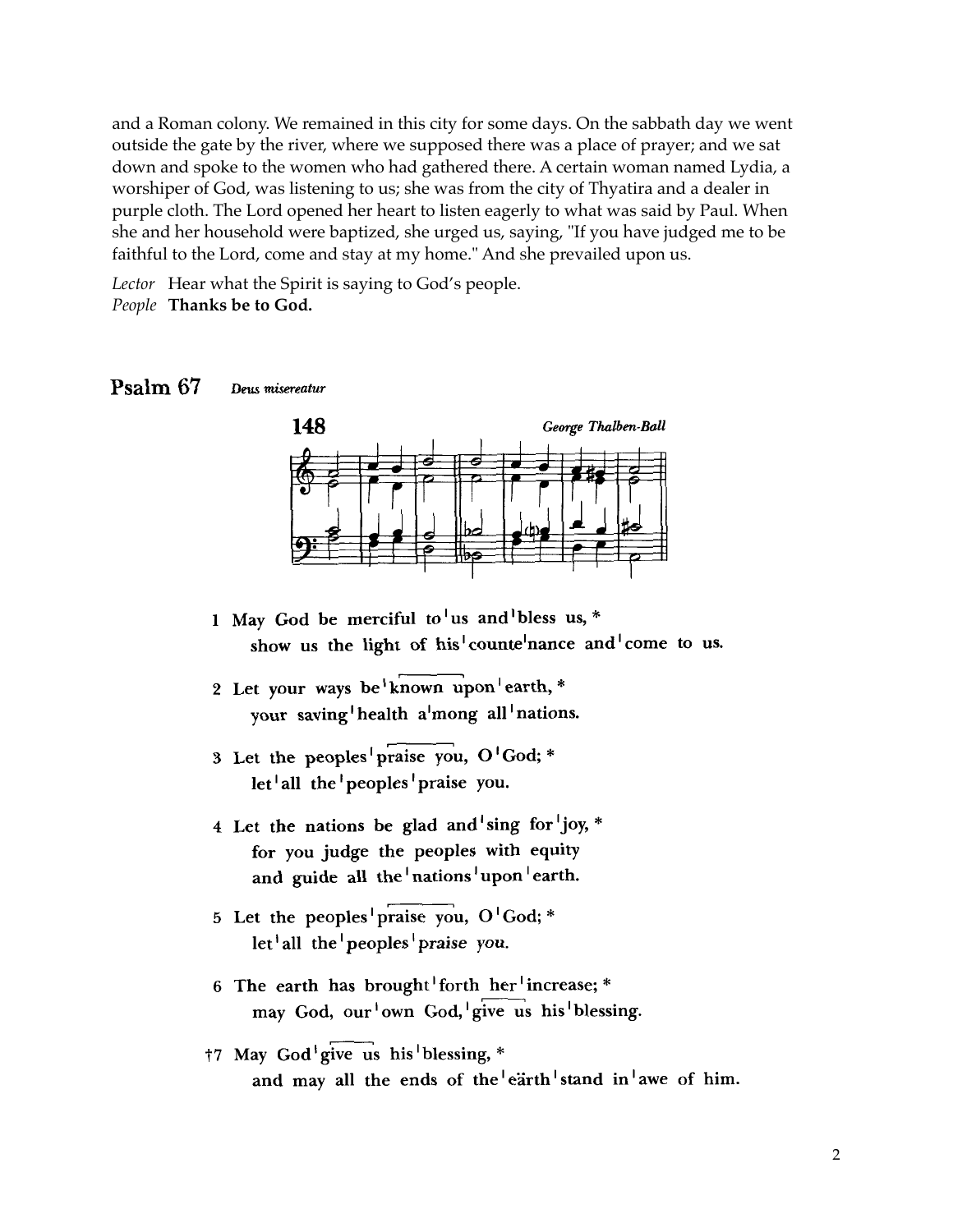#### **The Second Lesson: Revelation 21:10, 22:1-5**

In the spirit the angel carried me away to a great, high mountain and showed me the holy city Jerusalem coming down out of heaven from God.

I saw no temple in the city, for its temple is the Lord God the Almighty and the Lamb. And the city has no need of sun or moon to shine on it, for the glory of God is its light, and its lamp is the Lamb. The nations will walk by its light, and the kings of the earth will bring their glory into it. Its gates will never be shut by day-- and there will be no night there. People will bring into it the glory and the honor of the nations. But nothing unclean will enter it, nor anyone who practices abomination or falsehood, but only those who are written in the Lamb's book of life.

Then the angel showed me the river of the water of life, bright as crystal, flowing from the throne of God and of the Lamb through the middle of the street of the city. On either side of the river is the tree of life with its twelve kinds of fruit, producing its fruit each month; and the leaves of the tree are for the healing of the nations. Nothing accursed will be found there any more. But the throne of God and of the Lamb will be in it, and his servants will worship him; they will see his face, and his name will be on their foreheads. And there will be no more night; they need no light of lamp or sun, for the Lord God will be their light, and they will reign forever and ever.

*Lector* Hear what the Spirit is saying to God's people. *People* **Thanks be to God.** 

#### **Hymn** Christ for the world we sing! The Blue Hymnal 537

**Holy Gospel: John 5:1-9,** *standing*

*Deacon* The Holy Gospel of our Lord Jesus Christ according to John. *People* **Glory to you, Lord Christ**

After Jesus healed the son of the official in Capernaum, there was a festival of the Jews, and Jesus went up to Jerusalem.

Now in Jerusalem by the Sheep Gate there is a pool, called in Hebrew Beth-zatha, which has five porticoes. In these lay many invalids-- blind, lame, and paralyzed. One man was there who had been ill for thirty-eight years. When Jesus saw him lying there and knew that he had been there a long time, he said to him, "Do you want to be made well?" The sick man answered him, "Sir, I have no one to put me into the pool when the water is stirred up; and while I am making my way, someone else steps down ahead of me." Jesus said to him, "Stand up, take your mat and walk." At once the man was made well, and he took up his mat and began to walk. Now that day was a sabbath.

*Deacon* The Gospel of the Lord. *People* **Praise to you, Lord Christ.**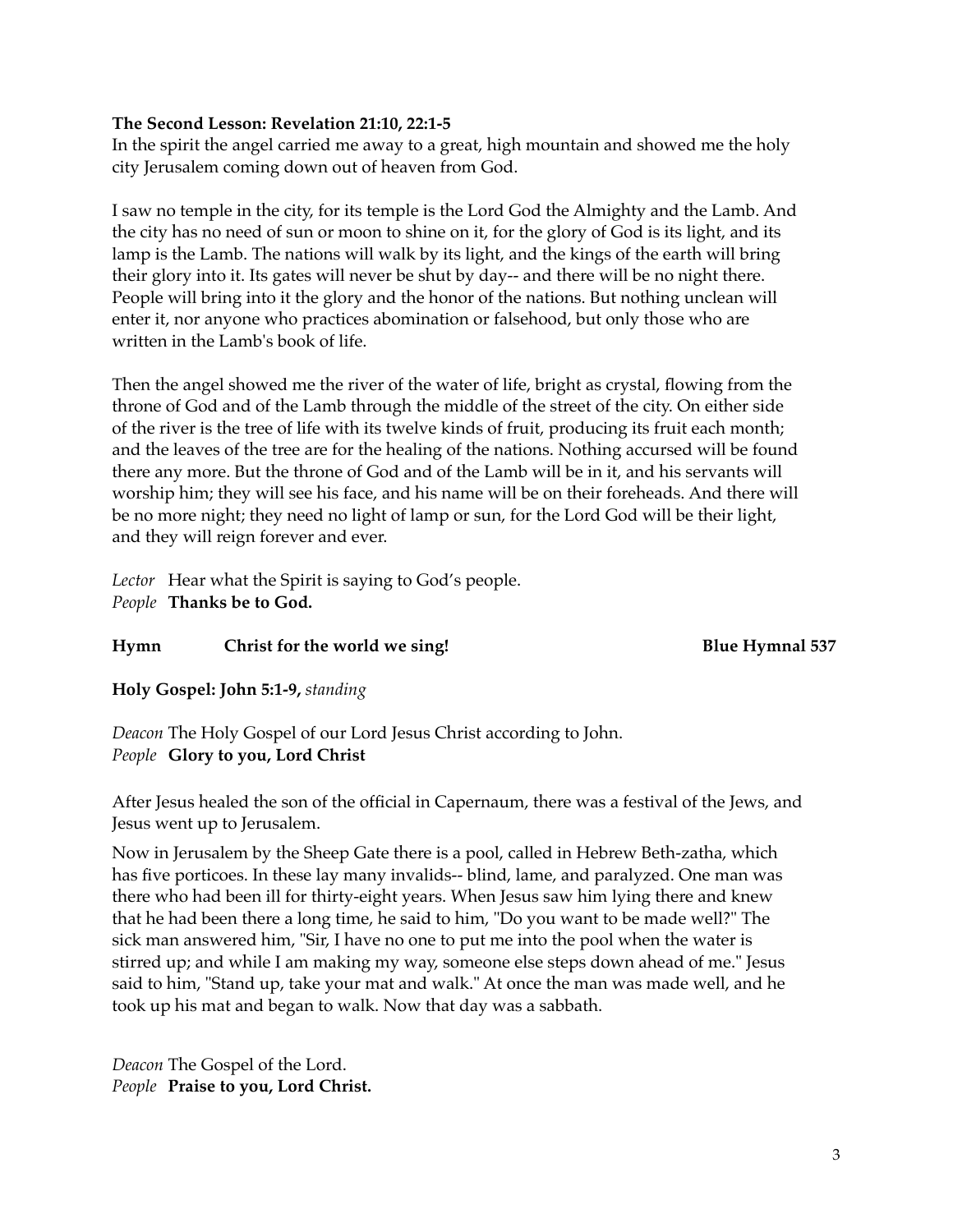*Silence and stillness are kept after the sermon.* 

**The Nicene Creed,** *standing*

### **Prayers of the People**, *standing*

| Intercessor | We pray to Jesus who is present with us to eternity. Jesus, light of the world,<br>bring the light and peace of your gospel to the nations. Jesus, Lord of life,                                                             |  |  |
|-------------|------------------------------------------------------------------------------------------------------------------------------------------------------------------------------------------------------------------------------|--|--|
| People      | In your mercy, hear us.                                                                                                                                                                                                      |  |  |
| Intercessor | Jesus, bread of life, give food to the hungry and nourish us all with your word.<br>Jesus, Lord of life,                                                                                                                     |  |  |
| People      | In your mercy, hear us.                                                                                                                                                                                                      |  |  |
| Intercessor | Jesus, our way, our truth, our life, be with us and all who follow you in the way,<br>especially the Bishop-elect for our Diocese. Deepen our appreciation of your<br>truth and fill us with your life. Jesus, Lord of life, |  |  |
| People      | In your mercy, hear us.                                                                                                                                                                                                      |  |  |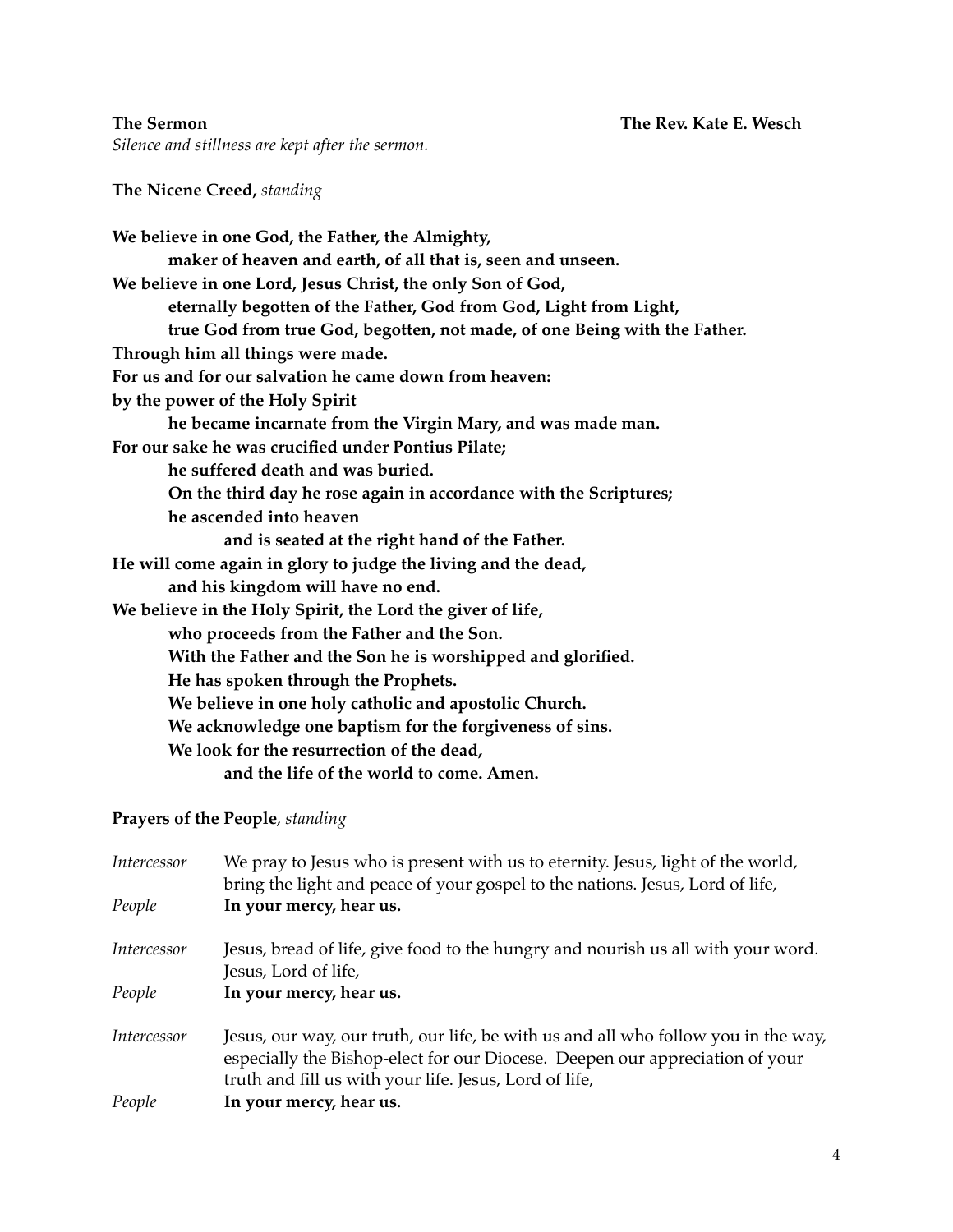| Intercessor | Jesus, Good Shepherd who gave your life for the sheep, recover the straggler,<br>bind up the injured, strengthen the sick and lead the healthy and strong to new<br>pastures. Jesus, Lord of life,                                                                                                                                                                                                                                                                                                                                                                                                                                                                                                                                                                                  |
|-------------|-------------------------------------------------------------------------------------------------------------------------------------------------------------------------------------------------------------------------------------------------------------------------------------------------------------------------------------------------------------------------------------------------------------------------------------------------------------------------------------------------------------------------------------------------------------------------------------------------------------------------------------------------------------------------------------------------------------------------------------------------------------------------------------|
| People      | In your mercy, hear us.                                                                                                                                                                                                                                                                                                                                                                                                                                                                                                                                                                                                                                                                                                                                                             |
| Intercessor | For the safety of those from our parish who serve in the Armed Forces, especially<br>Douglas Hamilton, Carl Heise, Molly and Jon Hilzinger, Andy Morgado, Spencer<br>Russo, Tullie St. John, Brian Tewart, and Joel Wesch.<br>Jesus, Lord of life,                                                                                                                                                                                                                                                                                                                                                                                                                                                                                                                                  |
| People      | In your mercy, hear us.                                                                                                                                                                                                                                                                                                                                                                                                                                                                                                                                                                                                                                                                                                                                                             |
| Intercessor | For those who are aged and infirm, widowed and orphaned, and for those who<br>are sick and suffering, especially: Kathy Arthur, Tip Atkeson, Peter Bierrie, Suzy<br>Burke, Ginny Buracchi, Helen Chatman, Connie Cliffe, Sandra and Tony<br>Custodio, Roger Deakin, Nancy Gould, Helena Heath, Becky Honan, Glenn<br>Jacobsen, Raymond and Pam Ryan, Courtney Santiago, Jim Scala, John<br>Schumacher, Joan Squelia, Kathy Wesch, and those we now name either silently<br>Silence may be kept.<br>Jesus, Lord of life,                                                                                                                                                                                                                                                             |
| People      | In your mercy, hear us.                                                                                                                                                                                                                                                                                                                                                                                                                                                                                                                                                                                                                                                                                                                                                             |
| Intercessor | Let us give thanks for the work of our global ministry partners in Mozambique<br>and the Diocese of Lebombo; for Bishop Carlos, Father David, Father José, and<br>the congregation of St. Bernard's. For the work of Hospital Albert Schweitzer in<br>Haiti and Sister Cities Essex Haiti. And we give thanks for the ongoing work of<br>our local ministry partners: the Shoreline Soup Kitchen, Middlesex Habitat for<br>Humanity, the Old Lyme VFW, and for the Connecticut ministries that serve the<br>incarcerated, children, and seeking adults: A Sacred Place, Camp Washington,<br>and the Incarnation Center.<br>We rejoice in these abundant blessings and invite your thanksgivings either<br>silently or aloud ______.<br>Silence may be kept.<br>Jesus, Lord of life, |
| People      | In your mercy, hear us.                                                                                                                                                                                                                                                                                                                                                                                                                                                                                                                                                                                                                                                                                                                                                             |
| Intercessor | We pray for all who have died, that they may have a place in your eternal<br>kingdom, including those we now name either silently or aloud ____.<br>Silence may be kept.                                                                                                                                                                                                                                                                                                                                                                                                                                                                                                                                                                                                            |
| People      | Jesus, Lord of life,<br>In your mercy, hear us.                                                                                                                                                                                                                                                                                                                                                                                                                                                                                                                                                                                                                                                                                                                                     |
| Presider    | O God, you made us in your own image and redeemed us through Jesus your<br>Son: graciously hear our prayers for peace in the world. We pray especially for<br>the people of Ukraine, asking that you grant them your help as they bear the                                                                                                                                                                                                                                                                                                                                                                                                                                                                                                                                          |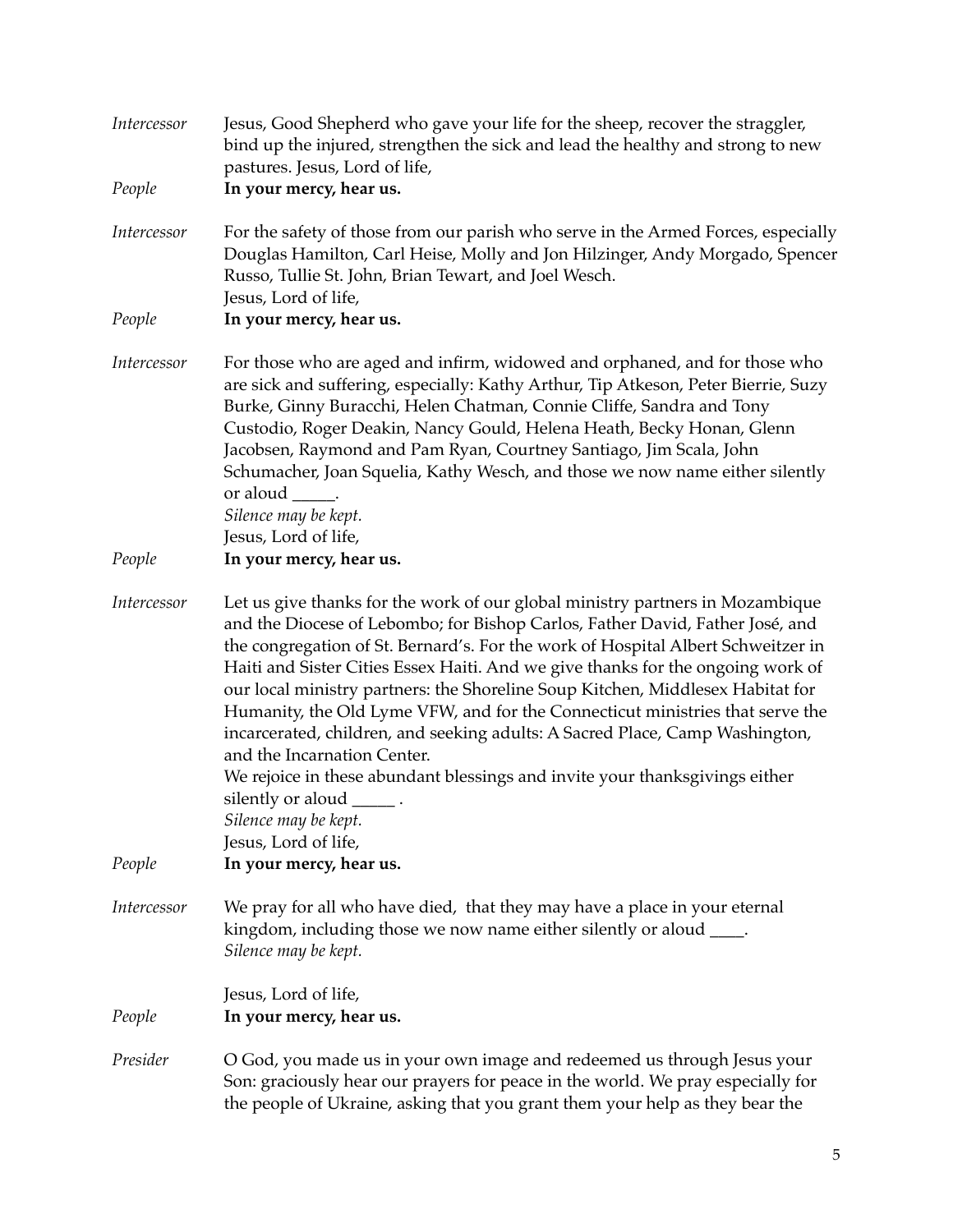brunt of unjust violence, and for the Russian people as they too suffer loss. Guide the nations of the earth as they seek a peaceful resolution while the threat of more war and needless suffering looms; that, in your good time, all people may serve you in harmony around your heavenly throne; through Jesus Christ our Lord. **Amen.**

#### **Confession of Sin,** *kneeling*

*Deacon* Let us confess our sins against God and our neighbor. *A moment of reflective silence is kept. People* **Most merciful God, we confess that we have sinned against you in thought, word, and deed, by what we have done, and by what we have left undone. We have not loved you with our whole heart; we have not loved our neighbors as ourselves. We are truly sorry and we humbly repent. For the sake of your Son Jesus Christ, have mercy on us and forgive us; that we may delight in your will, and walk in your ways, to the glory of your Name. Amen.**

*Presider* Almighty God have mercy on you, forgive you all your sins through our Lord Jesus Christ, strengthen you in all goodness, and by the power of the Holy Spirit keep you in eternal life. **Amen.**

**The Peace***, standing Presider* The peace of the risen Christ be always with you! *People* **And also with you!** *Then the ministers and people may greet one another in the name of the Lord.* 

#### **Welcome and Announcements**

## **THE LITURGY OF THE TABLE**

#### **Offertory Sentence**

Walk in love, as Christ loved us and gave himself for us, an offering and sacrifice to God. *The congregation's offering for the mission and ministry of the church is received. Please be seated.* 

**Anthem at the Offertory O For A Closer Walk C.V. Stanford**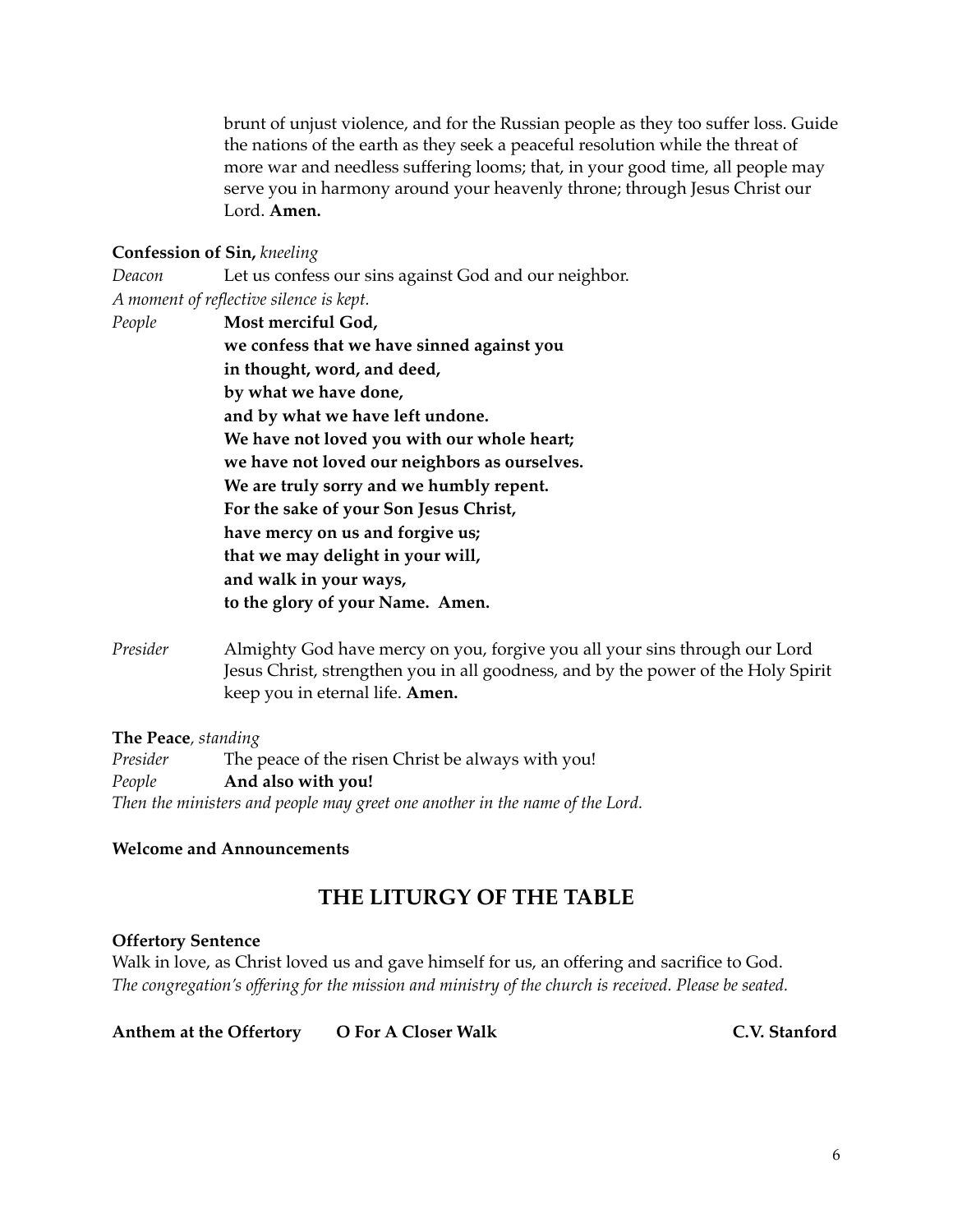#### **Presentation***, standing*

*The congregation's gifts of bread, wine, and money are presented and placed on the Holy Table. Weekly donations to the Shoreline Pantry are placed before the Altar.*

| The Great Thanksgiving: Eucharistic Prayer A, standing |                                            | <b>BCP</b> p. 361 |
|--------------------------------------------------------|--------------------------------------------|-------------------|
| Presider                                               | The Lord be with you.                      |                   |
| People                                                 | And also with you.                         |                   |
| Presider                                               | Lift up your hearts.                       |                   |
| People                                                 | We lift them to the Lord.                  |                   |
| Presider                                               | Let us give thanks to the Lord our God.    |                   |
| People                                                 | It is right to give God thanks and praise. |                   |

It is right, and a good and joyful thing, always and everywhere to give thanks to you, Father Almighty, Creator of heaven and earth. But chiefly are we bound to praise you for the glorious resurrection of your Son Jesus Christ our Lord; for he is the true Paschal Lamb, who was sacrificed for us, and has taken away the sin of the world. By his death he has destroyed death, and by his rising to life again he has won for us everlasting life. Therefore we praise you, joining our voices with Angels and Archangels and with all the company of heaven, who for ever sing this hymn to proclaim the glory of your Name:

#### **Sanctus Blue Hymnal S-128**

#### *The people stand or kneel.*

Holy and gracious Father: In your infinite love you made us for yourself, and, when we had fallen into sin and become subject to evil and death, you, in your mercy, sent Jesus Christ, your only and eternal Son, to share our human nature, to live and die as one of us, to reconcile us to you, the God and Father of all. He stretched out his arms upon the cross, and offered himself, in obedience to your will, a perfect sacrifice for the whole world.

On the night he was handed over to suffering and death, our Lord Jesus Christ took bread; and when he had given thanks to you, he broke it, and gave it to his disciples, and said, "Take, eat: This is my Body, which is given for you. Do this for the remembrance of me."

After supper he took the cup of wine; and when he had given thanks, he gave it to them, and said, "Drink this, all of you: This is my Blood of the new Covenant, which is shed for you and for many for the forgiveness of sins. Whenever you drink it, do this for the remembrance of me." Therefore we proclaim the mystery of faith:

#### *Presider and People*

#### **Christ has died. Christ is risen. Christ will come again.**

We celebrate the memorial of our redemption, O Father, in this sacrifice of praise and thanksgiving. Recalling his death, resurrection, and ascension, we offer you these gifts. Sanctify them by your Holy Spirit to be for your people the Body and Blood of your Son, the holy food and drink of new and unending life in him. Sanctify us also that we may faithfully receive this holy Sacrament, and serve you in unity, constancy, and peace; and at the last day bring us with all your saints into the joy of your eternal kingdom.

All this we ask through your Son Jesus Christ: By him, and with him, and in him, in the unity of the Holy Spirit all honor and glory is yours, Almighty Father, now and for ever. **AMEN.**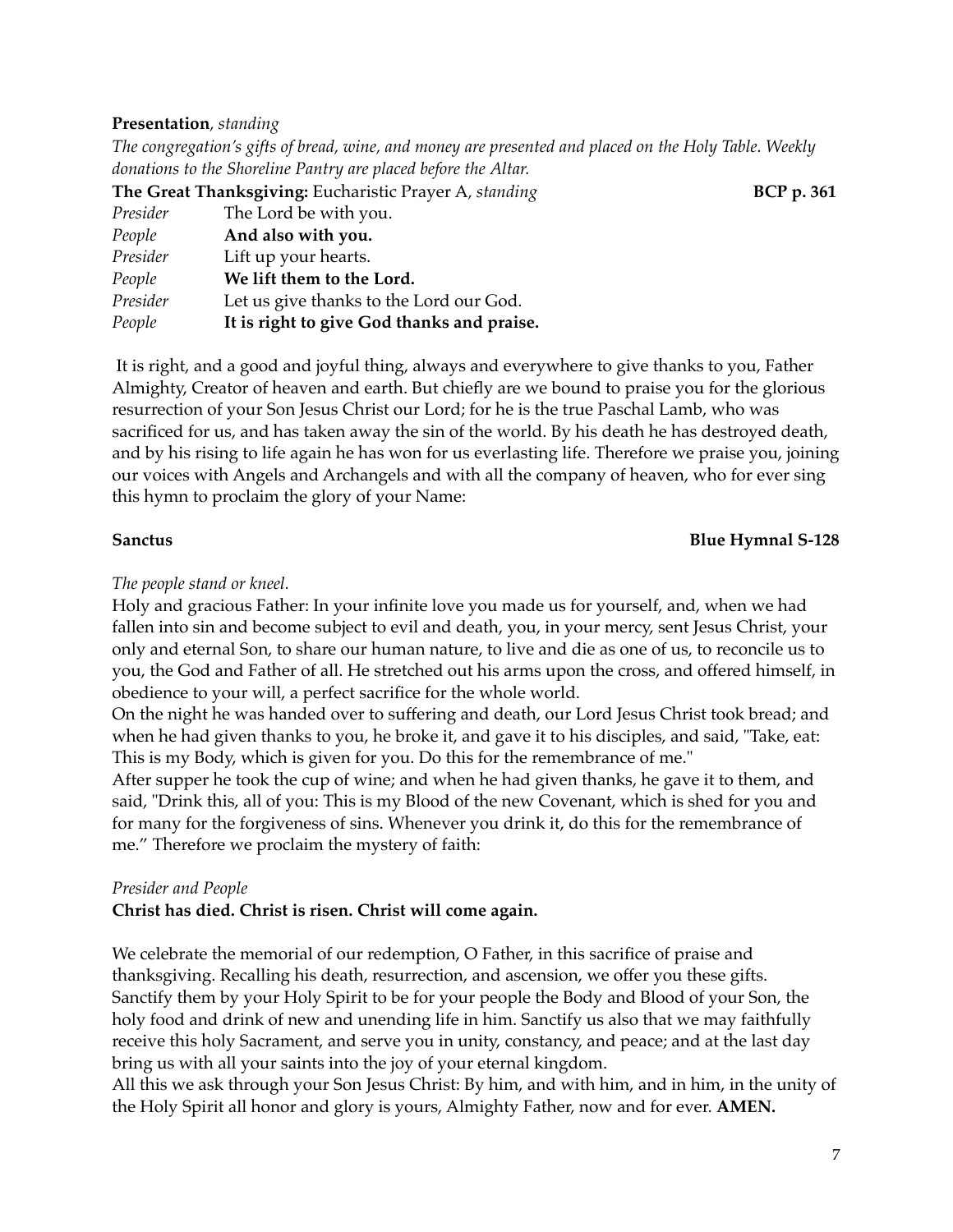And now, as our Savior Christ has taught us, we are bold to say:

**Our Father, who art in heaven, hallowed be thy Name, thy kingdom come, thy will be done, on earth as it is in heaven. Give us this day our daily bread. And forgive us our trespasses as we forgive those who trespass against us. And lead us not into temptation, but deliver us from evil. For thine is the kingdom, the power, and the glory or ever and ever. Amen.** 

#### **Breaking of the Bread**

#### **The Fraction Anthem Blue Hymnal S-165**

#### **The Invitation to Communion**

*Presider* The Gifts of God for the People of God.

*All seeking God are welcome at Christ's Table to receive Holy Communion or a blessing. For a blessing, place your hands across your chest. We are not allowing intinction at this time. You have the choice of receiving the wine by drinking from the chalice or as a drop on the wafer. If you are unable to come forward, please ask an usher or someone nearby to request that Communion be brought to you.* 

#### **Hymn Draw nigh and take the Body of the Lord Blue Hymnal 328**

#### **Prayer after Communion,** *standing*

*Presider* Let us pray.

**Eternal God, heavenly Father, you have graciously accepted us as living members of your Son our Savior Jesus Christ, and you have fed us with spiritual food in the Sacrament of his Body and Blood. Send us now into the world in peace, and grant us strength and courage to love and serve you with gladness and singleness of heart; through Christ our Lord. Amen.**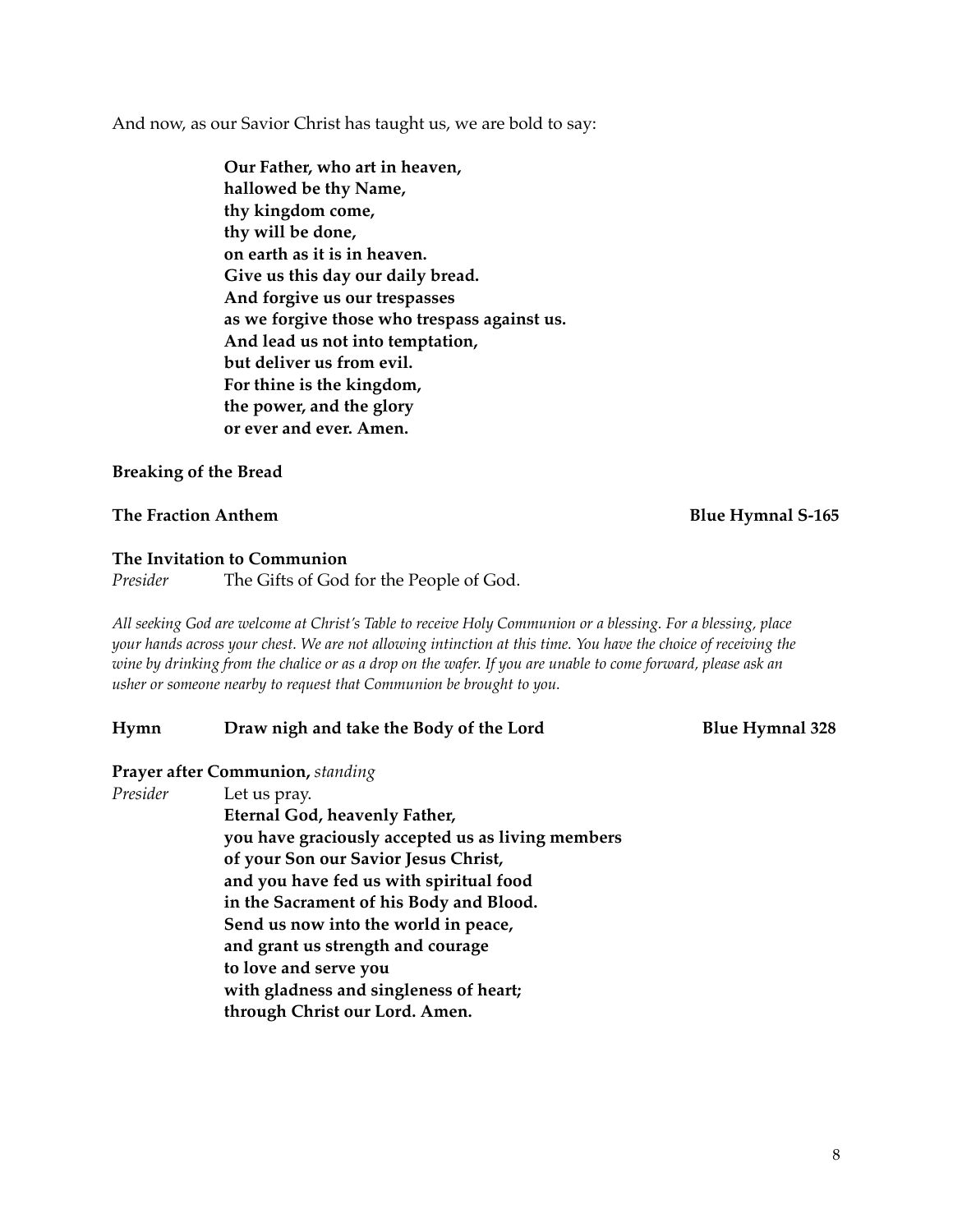#### **The Blessing***, standing*

The God of peace, who brought again from the dead our Lord Jesus Christ, the great Shepherd of the sheep, through the blood of the everlasting covenant, make you perfect in every good work to do his will, working in you that which is well-pleasing in his sight; and the blessing of God Almighty, the Father, the Son, and the Holy Spirit, be among you, and remain with you always. **Amen.**

| Hymn                           | Alleluia, alleluia! Hearts and voices heavenward raise      | <b>Blue Hymnal 191</b> |
|--------------------------------|-------------------------------------------------------------|------------------------|
| <b>The Dismissal</b><br>Deacon | Alleluia, Alleluia! Go in peace to love and serve the Lord! |                        |
| People                         | Thanks be to God. Alleluia, alleluia!                       |                        |
| Postlude                       | Christ ist erstanden                                        | J. F. Fischer          |
|                                |                                                             |                        |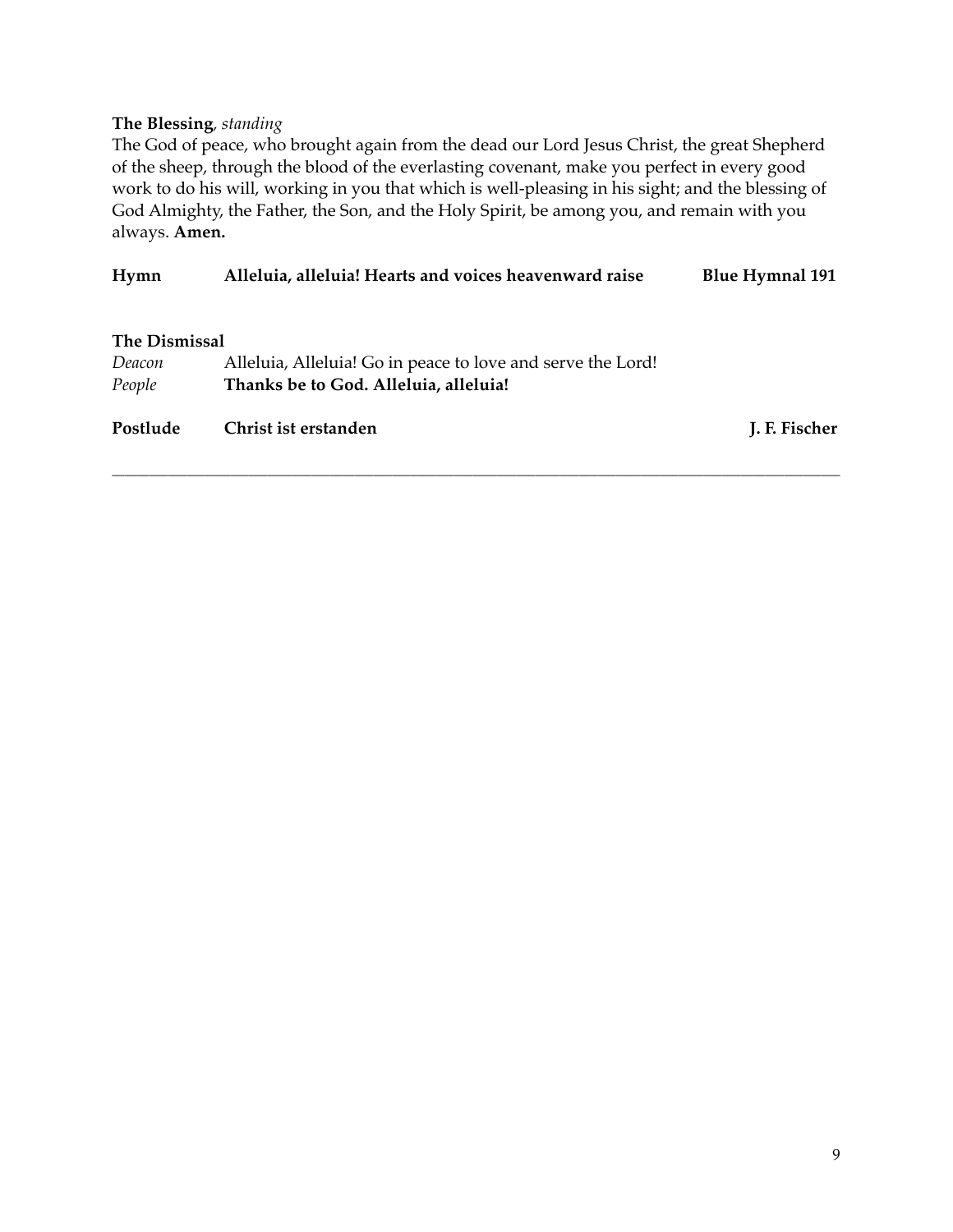## **TODAY'S FORUM — St. John's Partnership with Mozambique**

St. John's, Essex has a long relationship with the Anglican Church in Mozambique and things are changing there! The Anglican church in Mozambique now has eight dioceses. Bishop Carlos Matsinhe who has visited Essex is in the Diocese of Lebombo. Father José Amaral Filipe, whom we have partnered with throughout his theological education, is now in the newly formed Diocese of Inhambane. This diocese elected its first bishop last weekend, the Rev. Emanuel Boaventura Capeta. In this forum, parishioners who have traveled to Mozambique will share their stories and photos. Rev. Kate will give an update on the changes happening in this part of the Anglican Communion and we will begin to dream about what is next for St. John's in relationship to this special corner of our church.

\_\_\_\_\_\_\_\_\_\_\_\_\_\_\_\_\_\_\_\_\_\_\_\_\_\_\_\_\_\_\_\_\_\_\_\_\_\_\_\_\_\_\_\_\_\_\_\_\_\_\_\_\_\_\_\_\_\_\_\_\_\_\_\_\_\_\_\_\_\_\_\_\_\_\_\_\_\_\_\_\_\_\_\_\_\_\_\_\_\_\_\_\_\_\_\_\_\_\_\_\_\_\_\_\_\_\_\_\_\_\_\_\_\_\_\_\_

#### **Supporting Ukraine**

We are collecting First Aid kits (not travel size, please) and face masks. CVS, Walgreens, and Amazon online offer first aid kits ranging from \$15-21, and face masks remain available in pharmacies and grocery stores. There are collection boxes inside the front entrance and outside the office. Spreading the word to family and friends can spread our appeal beyond our doors. The collection will run from May 15 to June 1.

#### **Youth Group**

Join us for the first meeting of the St. John's Youth Group this evening! All youth grades 8-11 are welcome. We'll meet in the **Youth Room at 6 P.M. tonight** for prayer and fellowship. Dinner will be served. RSVP to Mairi Graham-Shaw (**[mairi@stjohnsessex.org](mailto:mairi@stjohnsessex.org)**).

\_\_\_\_\_\_\_\_\_\_\_\_\_\_\_\_\_\_\_\_\_\_\_\_\_\_\_\_\_\_\_\_\_\_\_\_\_\_\_\_\_\_\_\_\_\_\_\_\_\_\_\_\_\_\_\_\_\_\_\_\_\_\_\_\_\_\_\_\_\_\_\_\_\_\_\_\_\_\_\_\_\_\_\_\_\_\_\_\_\_\_\_\_\_\_\_\_\_\_\_\_\_\_\_\_\_\_\_\_\_\_\_\_\_\_\_\_

## **Next Sunday's Forum — MVAMP Memorial Memories**

#### **MAY 28 & 29 — MVAMP-Memorial Memories**

This year the Ministry of Veterans and Active Military Personnel (MVAMP) marks Memorial Day weekend with two special events.

On Saturday, May 28 at 10:00 A.M., at the Cypress Cemetery (100 College Street, Old Saybrook), the Lyme-Old Lyme VFW will lead a special memorial service at the gravesite of former parishioner Jack Sikora with Rev. Kate. Jack was essential in establishing the Military Ministry at St. John's, making our parish quite unique. Unfortunately, COVID-19 delayed the placement of the plaque by the VFW, and we are finally excited to honor his commitment this year. All are invited to join us as we mark this special occasion.

On Sunday, May 29, veterans from the parish and the Lyme-Old Lyme VFW will be recognized and serve as lectors at both services. At the 10:15 service, a color guard will be present. At the forum between services, everyone is invited to join us for a reception that will include comments from MVAMP members and a slide presentation of past MVAMP activities. On this day, we will continue to present a list of parish members related to veterans who are no longer with us and are honored for their service.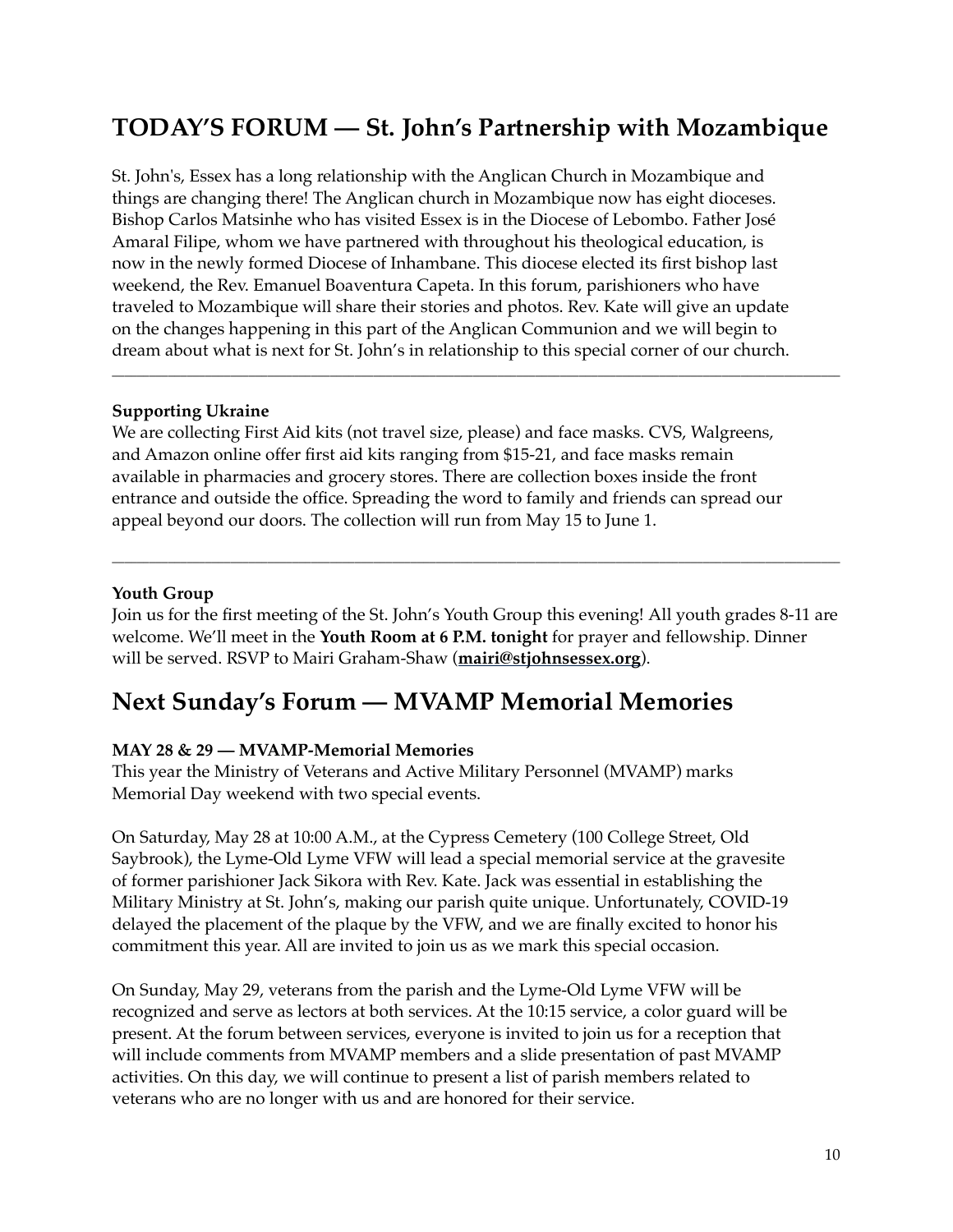## **Upcoming June Fourms**

#### **JUNE 5 — How Volunteers Make an Impact on Food Insecurity on the Connecticut Shoreline**

Learn about the extraordinary work of the Shoreline Soup Kitchen and Pantries (SSKP) and the volunteers like you that make a difference for those affected by food insecurity. Jeff Ward, Volunteer and Program Director of SSKP, and Mary Bowers, St. John's Soup Kitchen Coordinator, will be with us to share their stories and explain how volunteering for a soup kitchen or making donations affects the broader community as a whole.

\_\_\_\_\_\_\_\_\_\_\_\_\_\_\_\_\_\_\_\_\_\_\_\_\_\_\_\_\_\_\_\_\_\_\_\_\_\_\_\_\_\_\_\_\_\_\_\_\_\_\_\_\_\_\_\_\_\_\_\_\_\_\_\_\_\_\_\_\_\_\_\_\_\_\_\_\_\_\_

#### **JUNE 12 — What Is A Sacred Place?**

A Sacred Place (ASP) is a volunteer non-profit organization that provides proven programs to an almost invisible group of women - the incarcerated - the women of York Correctional Institution in Niantic, CT. Many of them are single mothers: poor, afflicted, and addicted, who are in dire need of assistance to help them heal - to stand up and refocus their lives - to give them hope for a better future. The programs of ASP provide emotional literacy, opportunities to take college-based courses, establish connections with their children and families, and foster hope through spiritual direction. Our mission is to help them lead responsible, educated, spiritually enriched lives that are drug-free and crime-free. All programs are offered in an atmosphere that respects our participants' backgrounds and faith traditions. We know our programs work! Graduates from A Sacred Place have one of the lowest recidivism rates in the USA!

#### **NEEDED: VOLUNTEERS FOR SOUP KITCHEN**

The St. John's Soup Kitchen groups are still doing meals-to-go and are shorthanded for three dates in the summer. This is a great opportunity for someone looking to volunteer and unsure how to get involved or who wants to try it out! The following dates are available June 28 and August 2. If you would like to fill one or all of those spots, please contact Mary Bowers at 860-575-9619.

### **MARK YOUR CALENDARS: PENTECOST SUNDAY AND PARISH PHOTO — SUNDAY, JUNE 5, 10 A.M.**

On **Sunday, June 5**, we encourage everyone to wear red. The color red symbolizes joy and the fire of the Holy Spirit. It could be a shirt, a tie, a blouse, a dress, a skirt, a scarf, or a necklace. Let's fill the sanctuary with the color red, and at 10 A.M., we'll mark this celebration with a parish photo on Main Street!